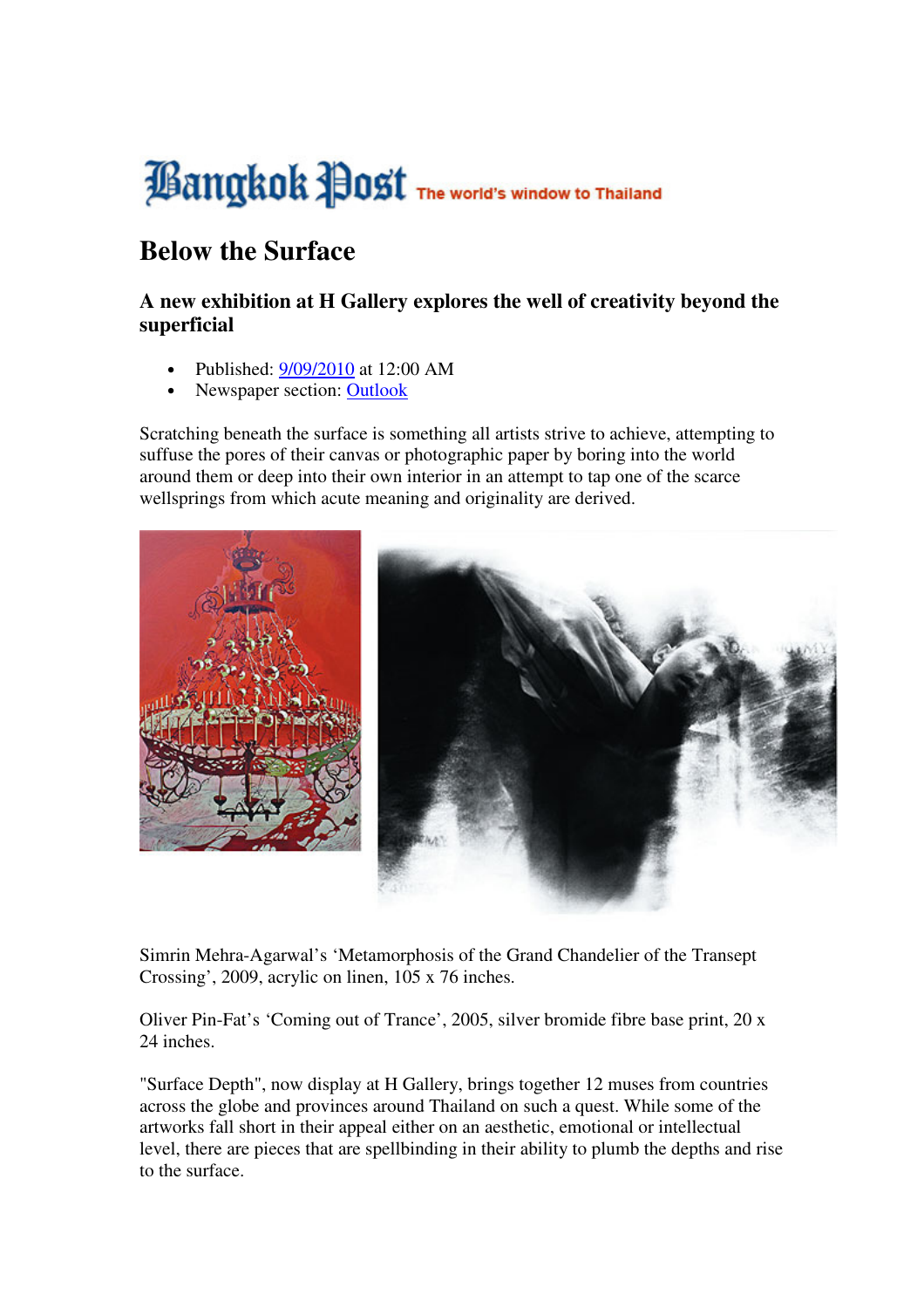Upon entering the gallery the first work one encounters is by Oliver Pin-Fat, a series of seven smaller format photographs. These images create a positive first impression of the show.



Simon Larbalestier's 'Cuban' (Minotaur series), 2009, Chromira paper in sealed frame, 105 x 138cm.

Pin-Fat's process includes exposing his rolls of film to light and treading on them, presenting whatever residual array of over-exposed images fate decrees should survive. Through this operation of chance \_ the greatest natural selector of all \_ the abstract and semi-abstract residue sidesteps the artist's own state of mind and foveal acuity.

By escaping the observable, Pin-Fat delves into the realm of the unobservable, or the pure nature of the unconscious, returning with distilled simplifications transforming their subject matter into symbols of Thailand's \_ and the world's \_ multitude of disenfranchised.

Next encountered is Simon Larbalestier, who is particularly well-known for his album artwork for US alternative rock band The Pixies, who presents four larger photographs in sealed frames. The most impressive of the tetrad is Cuban, which is part of the artist's Minotaur series.

The viewer would be forgiven for initially suspecting the subject is a woman with her back turned towards the camera, twisting at the hips and cut off below the knees and above the torso. A second glance reveals the buttocks to be the heel of a female foot, with the seam of a stocking creating the impression of a rump and lower limbs.

Deliberately staged, the composition does not lack in movement which flows fluently throughout with a dynamic pattern radiating from the central sensuous shape, locomotion reinforced by the capillaries of nylon weaved around the curved contours whose proportions are further exaggerated by skilful use of lighting.

Simrin Mehra-Agarwal's Metamorphosis of the Grand Chandelier of the Transept Crossing is an imposing 2 by 2 metres (approximately). As the title indicates, the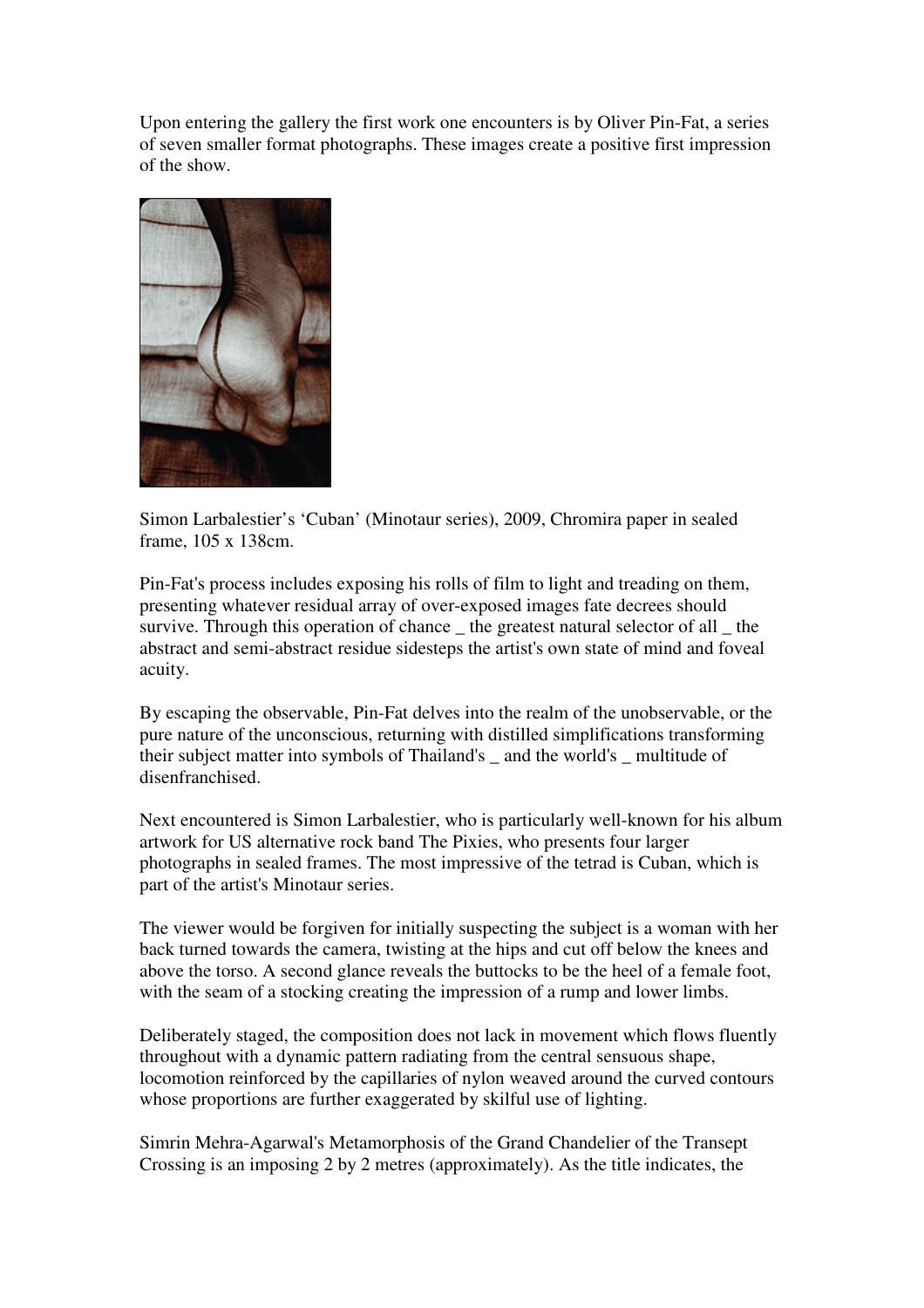subject is a chandelier, a pyramidal configuration creating two hierarchical dimensions, with the horizontal diminishing as the height increases to the one point at the top, a structure which tends to glorify the power of centralisation.

As the hierarchical undertones suggest, this Indian-born, Italy-based artist's impressive creation would be suited to a large space, such as a commercial building's foyer or company boardroom, where viewers could observe it unobstructed from a distance.

The artist, however, manages to introduce an equal element of disorder into the homologous structure by painting whirling impastos of red acrylic in the spacious background, waves of blood that crash against each other in a roiling storm.



Dutton and Swindells' 'Death to Fascist Insect', 2009, pen and ink on paper, 59 x 84cm.

These decentralised lines represent equality and modernity, balancing against the subordination and old traditions represented by the battered chandelier. Together, they symbolise the metamorphosis from the past power structures and dying belief systems to the present situation.

This crimson sea, however, needs to be seen up close, as well as from a distance to be fully appreciated. In order to compensate for this potential shortcoming, the artist has incorporated another symbol of disorder in the form of a trickster figure in the chandelier's shadow; he can be seen wearing a fool's cap and bells, pointing out the foibles of the mighty.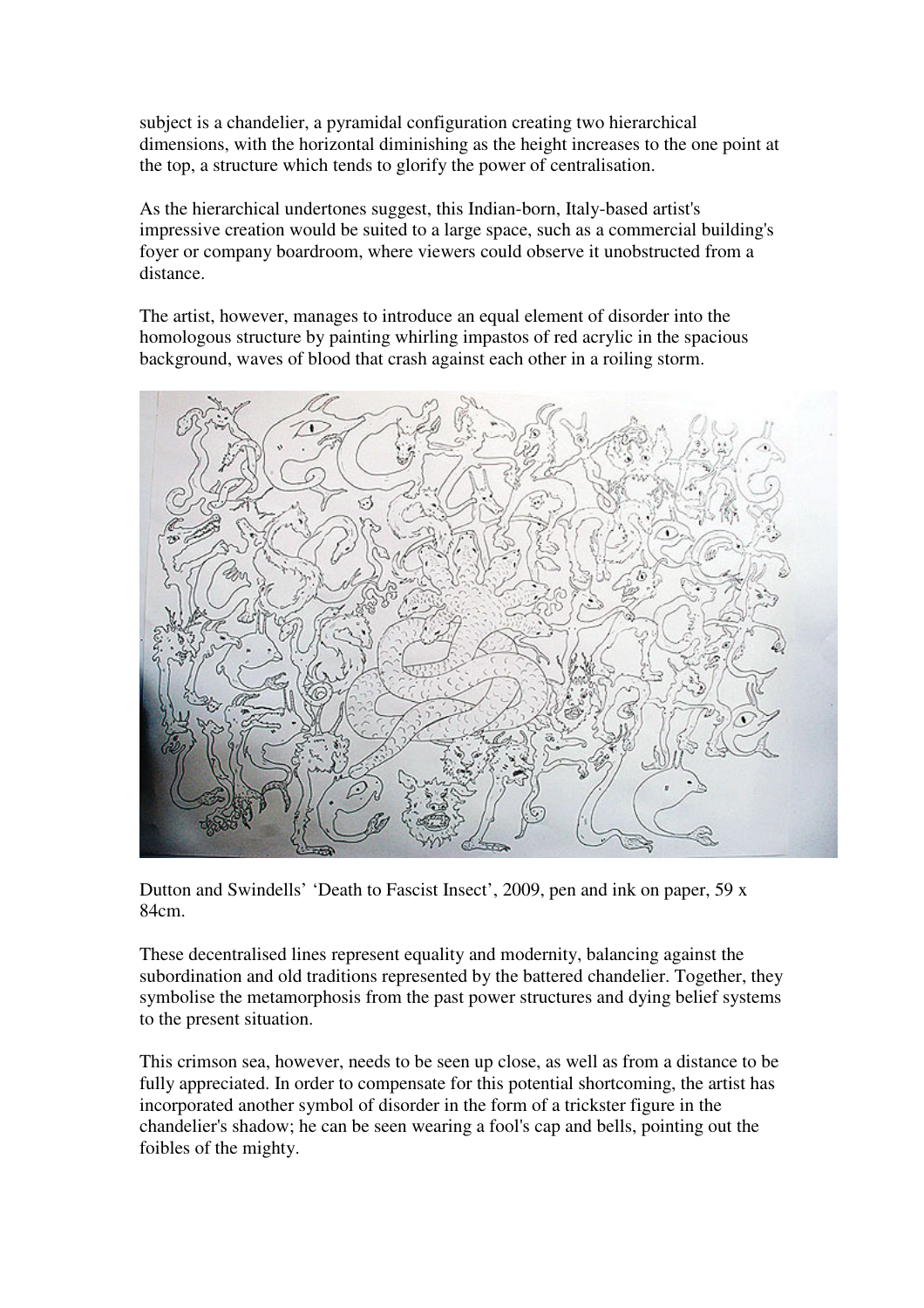On the second floor is Steve Dutton and Steve Swindells' pen and ink on paper titled Death to the Fascist Insect. This deceptively simple and childlike drawing manages to create a most surreal depth of field.

From the distance of a metre the larger elements of the composition are in focus and the detail is lost but, moving closer, the many eyes of the seething swarm of insects open up and peer at you frighteningly whereas the overall picture becomes blurred. Unfortunately, this piece has been placed rather precariously in the hallway at the very top of the stairs, making fully appreciating it rather awkward.

The other artists are: Heman Chong, Adam James, Nigel Power, Arin Rungjang, Sutthirat Supaparinya, Noraset Vaisayakul and Pornpraseart Yamazaki.

Curated by Brian Curtin, "Surface Depth" encourages artists to take the journey along the razor's edge separating the surface from the depth, the superficial from the deep. While some artists in the show manage to traverse this fine line more successfully than others, taking risks is a necessary part of being a practicing artist, and the gallery-going public should not miss the opportunity to catch an exhibition featuring such output.

**'Surface Depth' runs until September 30 at H Gallery, 201 Sathon Soi 12, next to the Bangkok Bible College and Seminary (near Surasak BTS). Open daily 10am to 6pm (except Tuesday). Call 08-1310-4428 or visit www.hgallerybkk.com.**

### **Did you know?**

You can subscribe to free e-newsletters and receive e-mail alerts when other people leave comments in articles after you did. Click here to take full advantage of the alerts!

#### **About the author**

Writer: Andrew J. West Position: Writer

#### **Keep this article in your social bookmark:**

- Delicious
- Digg
- Reddit
- **Stumbleupon**
- **Technorati**
- **Twitter**
- Republishing permission
- Print this
- E-mail this